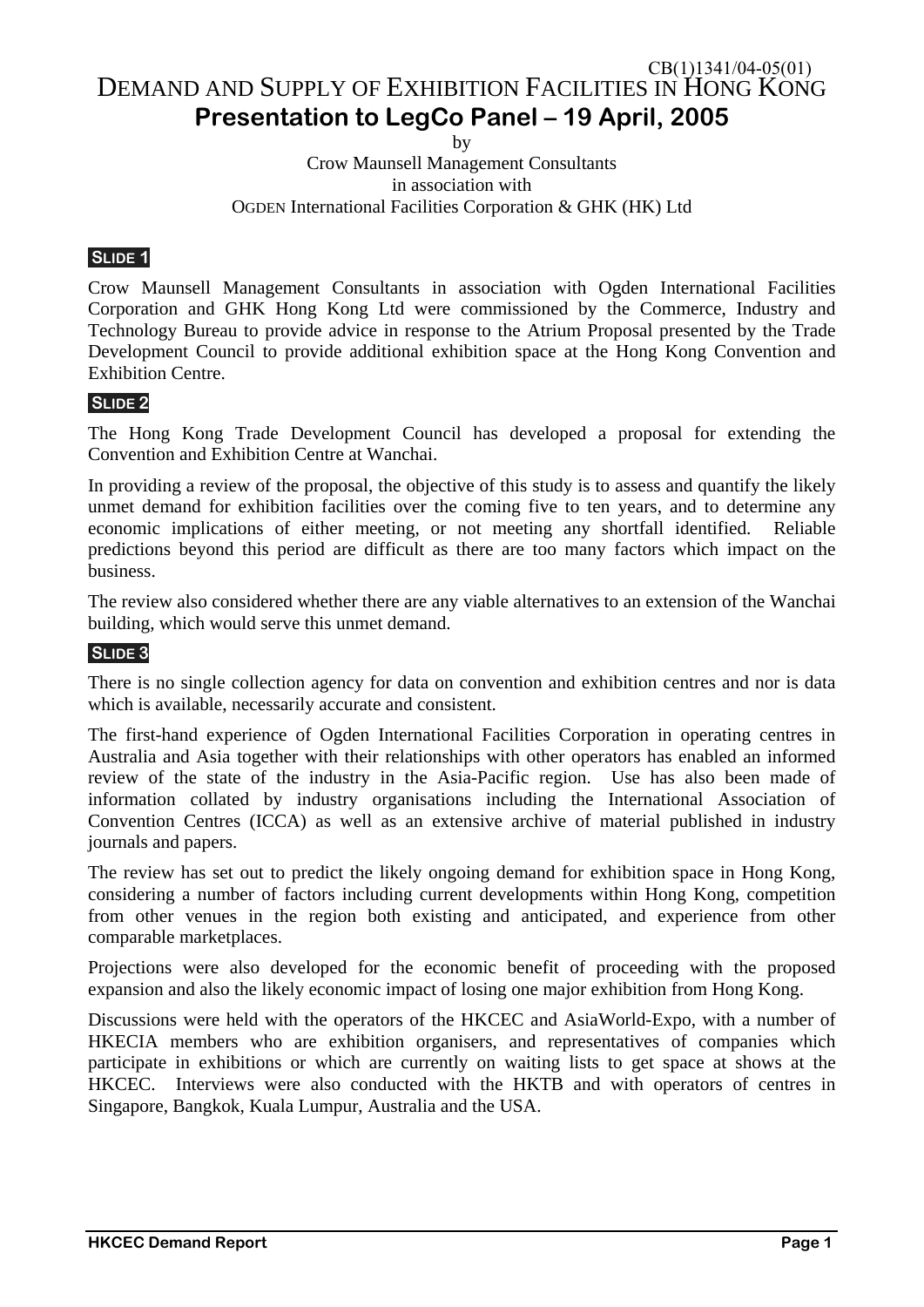### **SLIDE 4**

The HKCEC has provided extensive historical data on exhibition activity at the Centre.

The Centre currently has five dedicated exhibition halls which provide a total of 46,296 square metres of exhibition space catering for up to 2,828 exhibition stands or booths. However, by also using all of the Centre's other spaces including meeting rooms and foyer areas, a total of 64,000 square metres is being used for a number of trade exhibitions.

Interviews with many organisers and exhibitors emphasised the industry maxim that a show's success is driven by the number of international buyers who are attracted. This is the clear number one influencing factor for participation in an exhibition, and the secondary issue of cost-ofparticipation is much less important.

### **SLIDE 5**

Accepting that the HKCEC has been operating at capacity during the peak exhibition periods of April and September/October, the Centre's management has tried to broaden this pattern of peaks through innovative rental strategies which have had some success, as indicated in this graph examining three 2 year periods. The figures for 2003 were ignored due to the impact of the SARS outbreak.

It can be seen that the pattern for the first two years, in black, was much more sharp in its peaks and valleys, whereas the most recent period, in blue, shows a broadening of activity into the periods on either side of the April and September/October seasons.

These figures do not include all of the days required for setting up the Centre, and for cleaning and maintenance.

Taking the seasonal activity pattern into consideration, the report considers that the Centre is being operated at a high level of utilisation by world standards and considering what is feasible for such a centre. It is important to examine such issues rather than simply raw percentages of total potential days used, or unachievable expectations will be set up.

### **SLIDE 6**

The report lists the detailed event activity at the Centre for the past couple of years and particularly examines the business which could NOT be taken.

In 2004 there were 27 exhibition events and 11 conventions which the Centre could not accommodate through lack of available vacancies in its schedule.

#### **SLIDE 7**

Eight of the Centre's existing shows are running at full capacity and another six are growing strongly.

Of these 14 shows, 9 are operated by the HK Trade Development Council.

#### **SLIDE 8**

The Atrium Link Proposal will add another 19,400 square metres of dedicated exhibition space to the Centre by extending two of the existing halls. This will also improve the quality of its space because it will be offered in larger spaces rather than spread over a number of smaller halls.

The expansion will allow for an immediate increase in the number of exhibitors participating in the shows which are already operating at the Centre's full capacity, and which have large waiting lists for exhibition booths. Furthermore, all of the shows operating at or near capacity have restricted exhibitors in the booth space they can use. With additional space provided by the expansion, many exhibitors will rent additional space. These increases have been used to develop economic impact figures. It is important to note that, on average, more than half of the exhibitors at shows in Hong Kong come from outside the SAR and provide valuable income. Furthermore, bigger shows will be able to continue to compete strongly against competitive shows in other cities, which will become a major risk for the health of Hong Kong's exhibition business.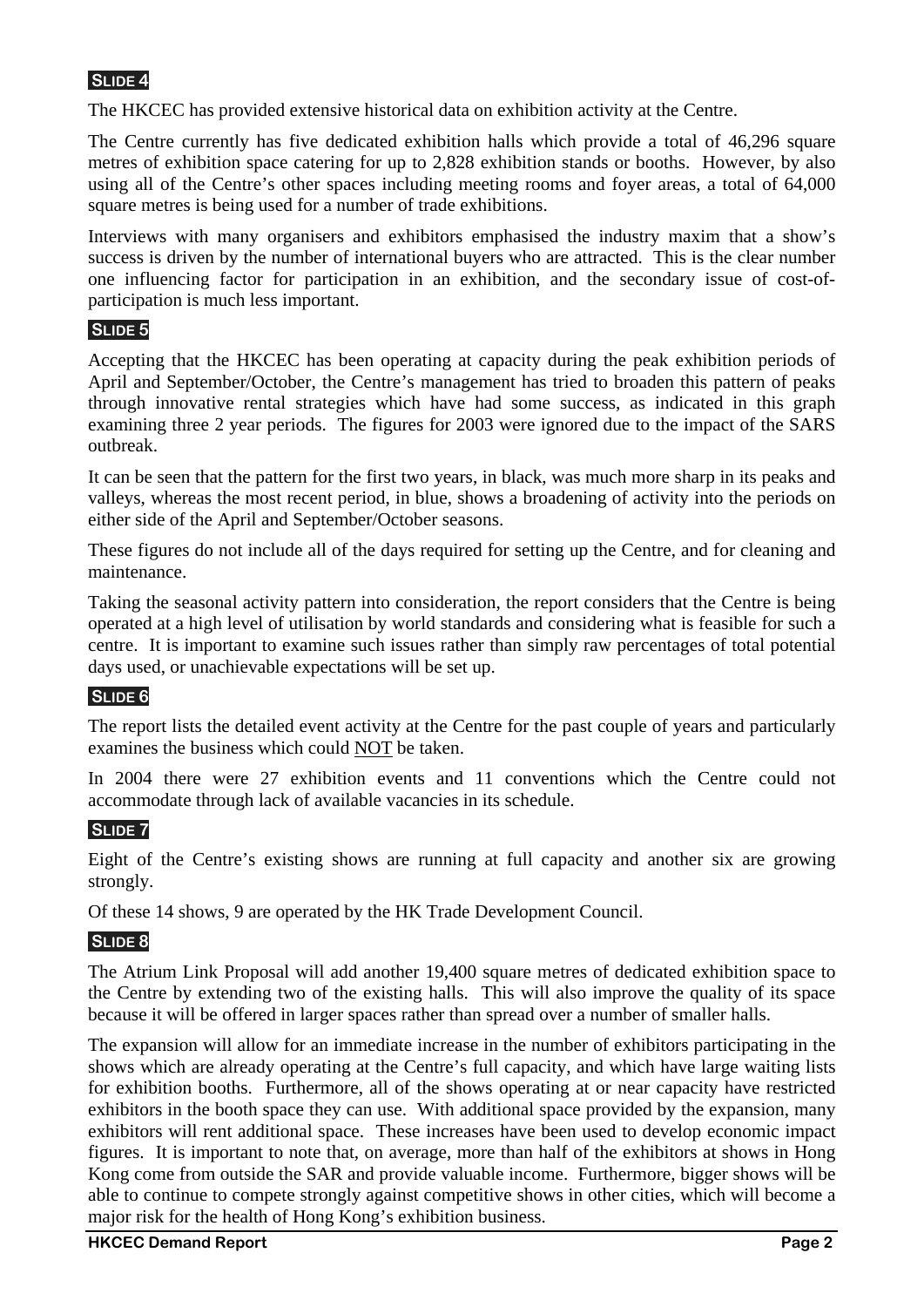# **SLIDE 9**

Whilst the Report does not intend to provide a review of the soon-to-open AsiaWorld-Expo centre at Chek Lap Kok, its emergence in the marketplace demands consideration.

It will provide ideal, single level exhibition space attractive to all users with easy flexible access for set-up and pull-down, and high load bearing floors.

The centre's operators are developing a busy schedule of events with more to be announced as the opening draws near.

It is an important asset in the battle for this valuable high-profile trade activity with its aim to bring new and additional business to Hong Kong.

### **SLIDE 10**

AW-E Management Ltd has attracted international organiser Global Sources to the Hong Kong market and is working with other organisers including TDC to develop new initiatives.

### **SLIDE 11**

Our interviews with organisers and exhibitors of established shows at HKCEC indicate the general opinion that they will not move their shows, as it would potentially impact on the success of these established events. They believe that the buyers who attend regularly, place importance on the familiarity of the Wanchai location. Furthermore, many of the major exhibitors have their own offices and showrooms in the vicinity of Wanchai which allows buyers and staff to easily travel between the show and these offices throughout the day.

However, this is not an issue for new shows which might be developed, which is to the benefit of AW-E particularly as additional hotel, shopping and other commercial facilities are being developed at the airport.

#### **SLIDE 12**

Our review of industry trends around the world is done in the face of numerous factors which present some complexity in making deductions for the purpose of predicting future patterns for Hong Kong.

Generally, trade exhibitions are initially tied to the industries they represent. As the underlying economic activity ebbs and flows, and moves around geographically, so the exhibition industry is impacted. However, other issues also influence the location of trade shows overlaying the basic economic drivers. It is important to analyse these factors to understand their likely impact on projections for Hong Kong.

These include short term events such as the downturns which followed SARS and the September 11 attacks in the USA.

#### **SLIDE 13**

In the traditional markets which comprised much of the consumption of goods exhibited at trade shows, the general economic slowdown has been echoed by a marked slowing of building of exhibition space, which is the most accurate measure available. This is particularly evident in the USA where the additional impact of September 11 led to a huge reduction in travel by Americans. Fortunately this mainly affected trade shows in North America and had no long term impact on buyers from other parts of the world.

At the same time, Las Vegas has become an exhibition and convention phenomenon with vast facilities being developed at both the dedicated Las Vegas Convention Centre and many of the casino hotels. This has been funded by direct investment of hotel tax and from gambling revenue. Many major US exhibitions have moved to Las Vegas from traditional eastern exhibition cities such as Pittsburgh and Chicago.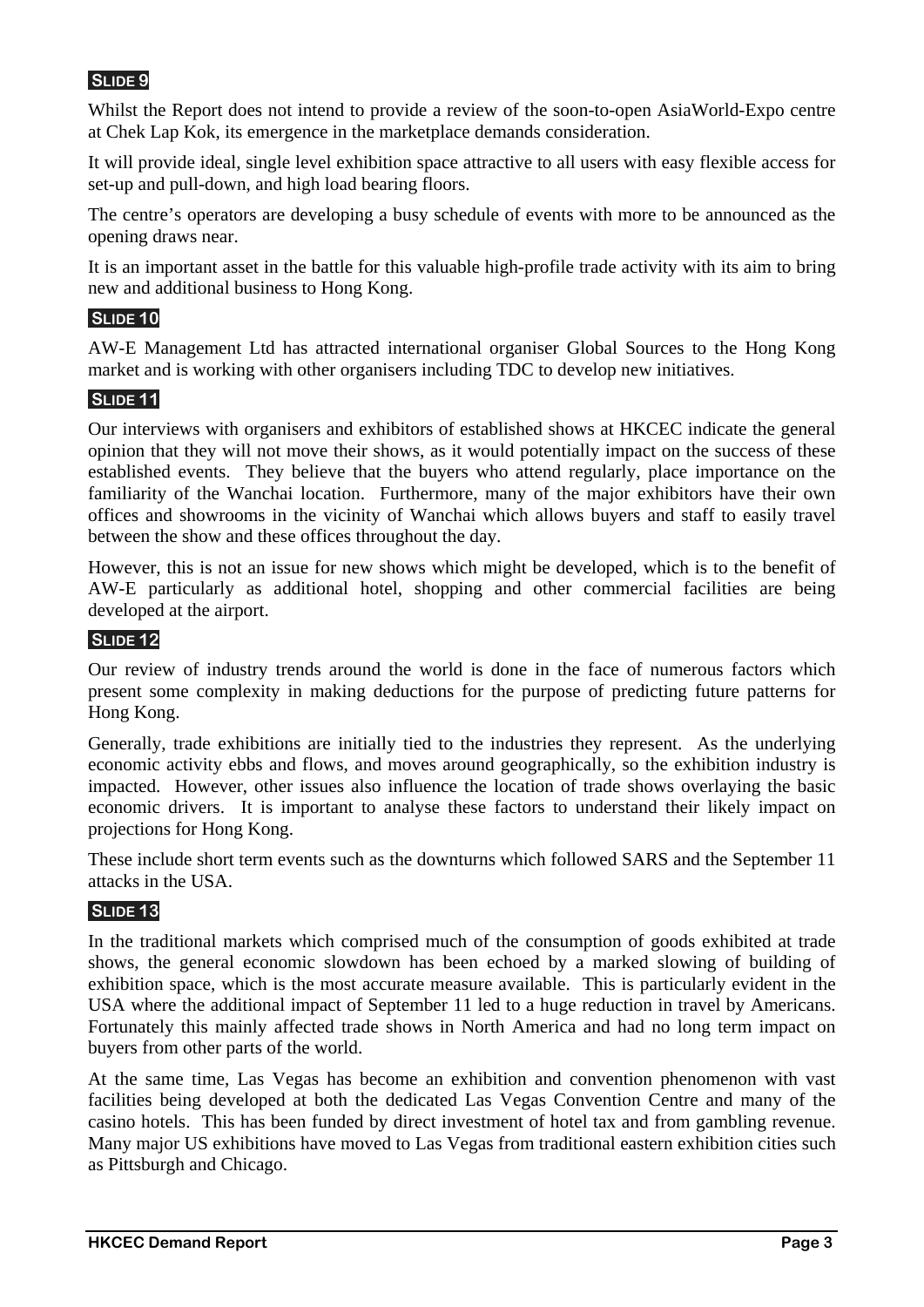In Europe there is ongoing development of exhibition space, particularly in former eastern bloc countries. Transference of business is occurring, with many copy-cat shows competing for the existing business. This is leading to fragmentation in some industry sectors which is causing general weakness amongst the competitive shows. A number of new shows have lasted for only a couple of years before folding. European buyers are still prepared to travel around the world but reportedly have less time available to spend on such trips.

### **SLIDE 14**

Asian cities have experienced a variety of complicating factors which have impacted on their success with exhibitions during the past five years, despite a reasonable amount of newly-built space.

It was felt that Singapore provides the most comparable market for this study. However, whilst both cities have seen a reduction in the amount of lower tier manufacturing which depended on cheap labour, the consequent impact on local trade exhibitions has been markedly different. Because Hong Kong is still geographically adjacent to the new manufacturing centres, and because it is still the home of many of the owners of the manufacturing, it has experienced less impact as a result. Many of the exhibitors interviewed are selling products manufactured on the mainland but stated clearly that their customers prefer to do business in Hong Kong for reasons of perceived reliability as well as personal convenience of international flights and lack of visa requirements.

It is considered that whilst there are a number of new exhibition centres in mainland cities, they are not being run effectively and represent little competition to Hong Kong exhibition activities. There is also concern over lack of Intellectual Property protection. The strongest show on the mainland is the Canton Trade Fair held in Guangzhou which only admits Chinese companies. It is generally regarded as presenting too many low quality products and is thus unattractive to exhibitors of quality products.

The greatest threat is likely to come from Macau with the development of new casino facilities introducing Las Vegas operators who have experience with the success of exhibitions and conventions at their properties.

# **SLIDE 15**

On the basis of available known demand for exhibition space and some interpolation of the seasonal patterns, projections have been developed for use of the additional space in the Atrium Link should the proposal proceed.

It was also considered viable for the HKCEC to host some additional convention business with the release of some of the non-exhibition space currently being taken up by trade shows. Whilst this has less financial return for the Centre, it is a valuable economic driver and assists in maintaining Hong Kong's profile as an international destination.

### **SLIDE 16**

The Report specifically examines alternatives to the expansion.

Whilst the Centre currently has space available at various times of the year, it is accepted that this business is particularly seasonal. For example, there is a particular period of the year when buyers are placing orders for the major selling period of Christmas, therefore December will not be a viable sourcing time for any such activity.

As the normal rules of supply and demand are skewed in the take up of exhibition space, it is not practical to simply move shows into slower periods when space is available.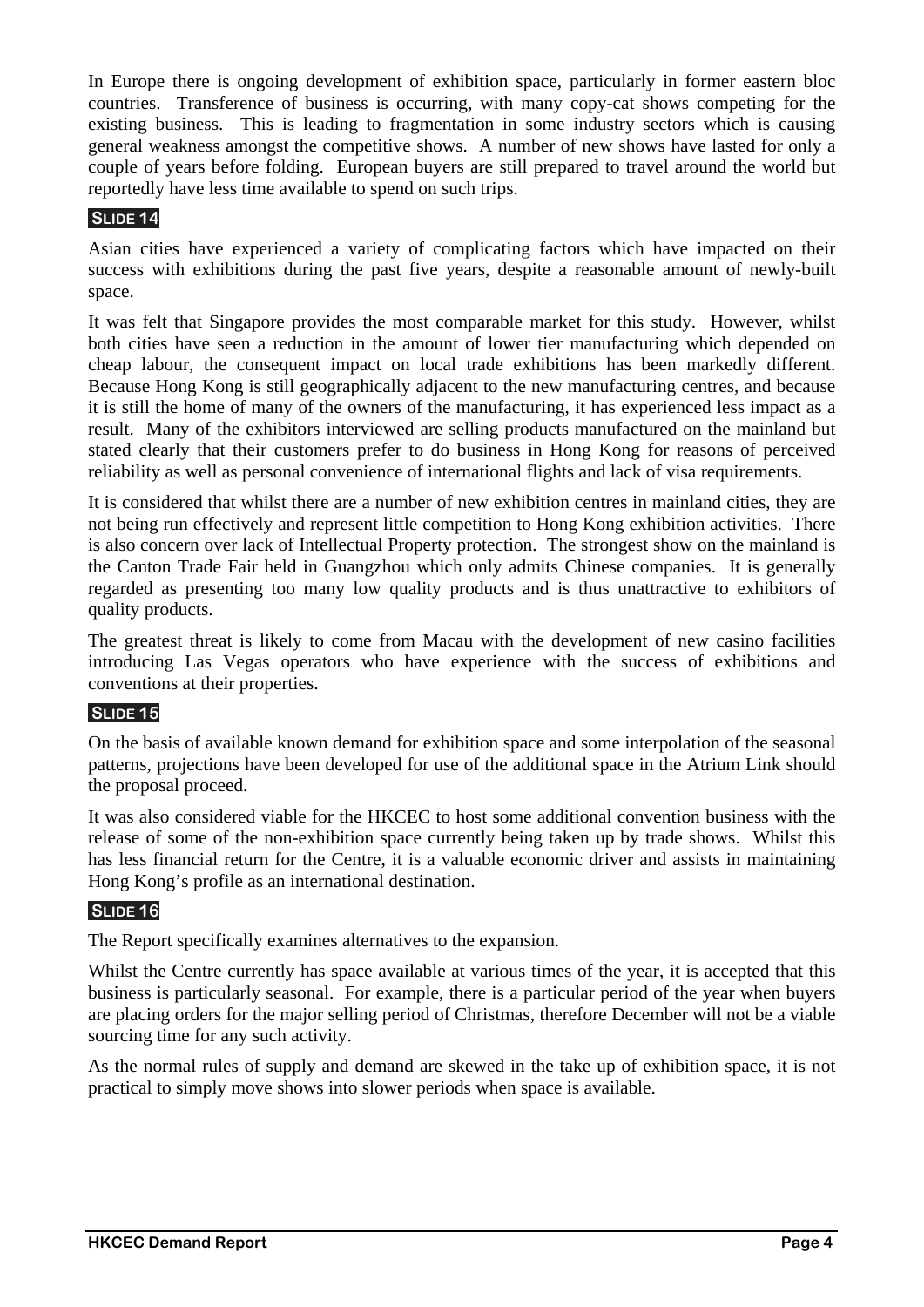### **SLIDE 17**

The option to split the existing major shows into a second venue was canvassed with the exhibition organisers and exhibitors who were interviewed, and received a negative response.

It was felt that buyers generally are limited for time and could not be relied upon to visit both sites. Exhibitors particularly felt that this would see the development of a perception of primary and secondary sites and that no one would want to take space at the secondary site, even if it was offered at a discounted rate.

A number of other international markets were examined for similar experiences, but little such activity is evident. The only major exhibition which could be represented as having been staged in such a fashion was CommunicAsia 2002 and BroadcastAsia 2002 held at SingExpo and the Singapore Convention & Exhibition Centre, which used approximately 65,000 square metres. We are told that there was little overlap of buyers. The next occurrence of this event will be this year in a single venue. There is a major furniture fair in Las Vegas which appears to use two venues, but the second is only used as a back-up storage location for additional samples.

A number of exhibitors interviewed remarked on the issue of participating at major European shows in complexes, for example in Frankfurt, which comprise multiple buildings spread across large sites. Exhibitors not situated in the main building are clearly disadvantaged by their locations.

The Canton Fair uses two separate locations but the exhibitors in each of the venues are split by industry type, so buyers are not forced to visit both venues.

With this poor history, and given the views of the major show organisers, this option is not considered feasible.

### **SLIDE 18**

The possibility of relocating shows from Wanchai to AW-E was also considered and discussed with all interview subjects. As previously mentioned, it was not supported by organisers of existing exhibitions who do not wish to disrupt the success of their events.

In the face of the likely competition that is building in Macau and adjacent mainland cities, it is not judged wise to disrupt existing successful shows as changes will open an opportunity for copy-cat shows to weaken the Hong Kong shows. In the face of such competition, it will be important to strengthen Hong Kong's competitive position and not endanger its existing assets.

#### **SLIDE 19**

This Report recommends that the government approve the Atrium Expansion Proposal.

This will meet the immediate requirement for growth of existing exhibitions at the HKCEC and secure Hong Kong's status as an international convention and exhibition destination and bring substantial economic benefits.

#### **SLIDE 20**

The Report provides detailed economic projections on the economic benefit to Hong Kong which will flow from additional business take up with the expansion.

The figures represent only the incremental component of exhibition activity in the expanded exhibition halls plus an allowance for additional convention activity in meetings facilities freed up as a consequence of the additional dedicated space for exhibitions, and includes only the nett additional value added for Hong Kong.

#### **SLIDE 21**

Whilst no value has been included in the projections for the downstream benefits that flow as a result of business being done in Hong Kong, this is clearly a vital ongoing spin-off of a successful trade show industry and is one of the great successes of Hong Kong's Trade Development Council.